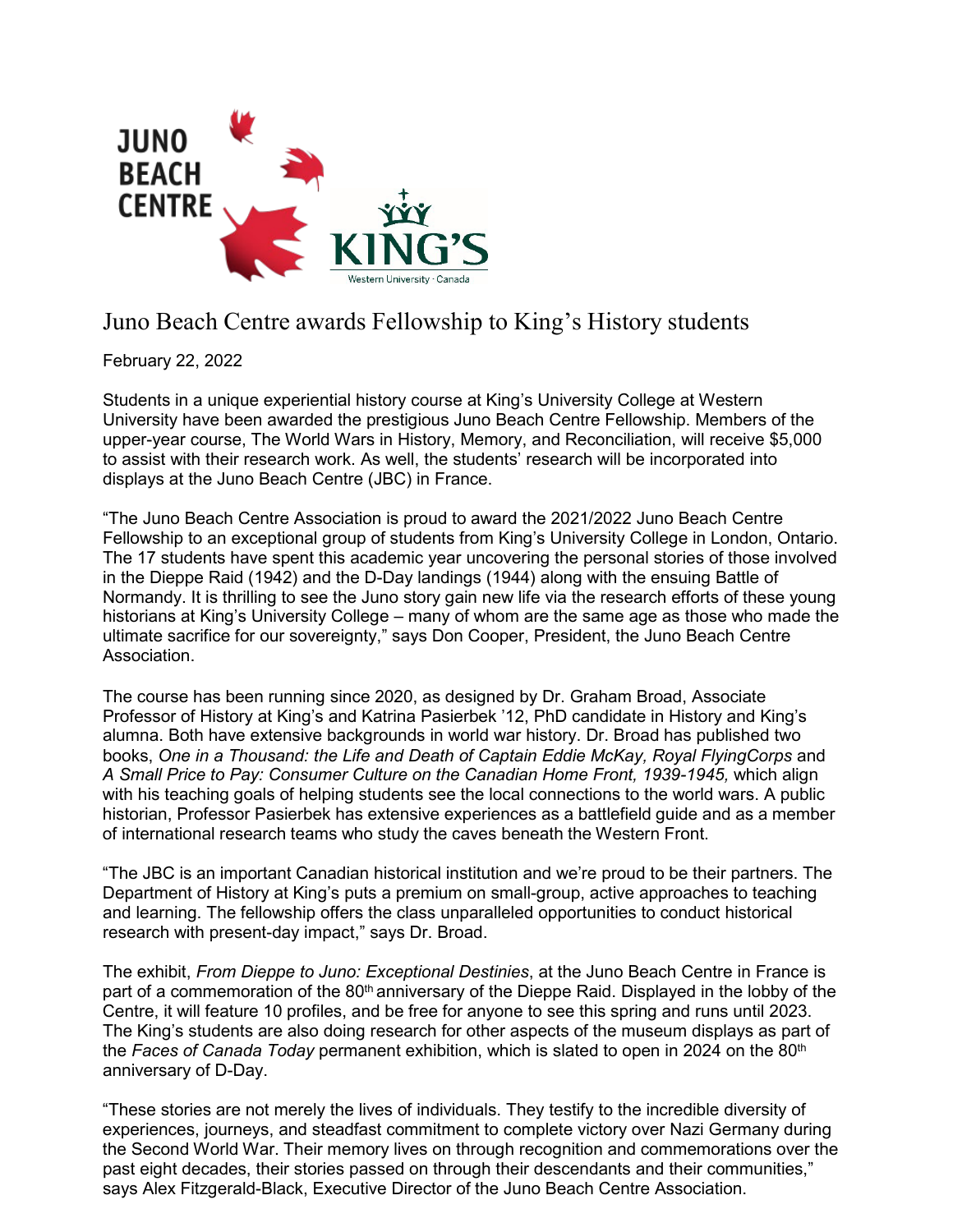"The 2022 Juno Beach Centre Fellowship has afforded our students an extraordinary opportunity to engage with the complexities and challenges of public history. By contributing research to the JBC's forthcoming exhibitions, our students have gained firsthand experience into the intricacies and limitations of writing historical narratives for an international audience. We are very grateful for the JBC's continued support in offering these experiential learning opportunities to our students," adds Pasierbek.

The King's students hope to travel to the Juno Beach Centre as part of the experiential learning course. In the meantime, they are broadening their understanding of the war experience and gaining an emotional backdrop through their research of the personal stories of those who were at Dieppe and Juno.

Follow the students' work via social media: Twitter  $@$ history kings #JunoFellowship and Instagram [@kingswarhistory.](https://www.instagram.com/kingswarhistory/) The Juno Beach Centre Podcast is at <http://www.junobeach.org/podcast/> and Juno Beach Centre social media: [Facebook:](http://www.junobeach.org/podcast/) [@JunoBeachCentre](https://twitter.com/JunoBeachCentre) Twitter: @JunoBeachCentre Instagram: [@junobeachcentre](https://www.instagram.com/junobeachcentre/)

For more information about History at King's, please visit [https://www.kings.uwo.ca/academics/history/.](http://www.kings.uwo.ca/academics/history/) For more information about the Juno Beach Centre [Fellowship,](https://www.kings.uwo.ca/academics/history/) please visit [https://www.junobeach.org/?s=fellowsh](http://www.junobeach.org/?s=fellowship)ip

## **Student Quotes:**

"The research we conducted in conjunction with the Juno Beach Centre provided an opportunity few undergraduates are afforded – to engage with primary archival sources, build relationships as burgeoning public historians in training, and see that work come to fruition with a preeminent institution. There is an inherent distance imposed when working with secondary sources, but our class is very close knit as we share stories of triumph, tragedy, and remembrance – the past has become personal. Our extensive research into the Canadian experience of the world wars has engendered a close relationship with our subjects, one that could not have been forged without the support of the Juno Beach Centre. It is the pride of my undergraduate career to receive this Fellowship alongside my classmates."

Kristen Jeanveau, fourth-year major in History, King's University College

"It has been an honour and a privilege to carry out research on behalf of the Juno Beach Centre, a

sentiment I know is held by myself and my fellow colleagues. The ability to apply our honed skills as ever-developing historians, and to contribute our collective work to the wider world, has demonstrated to me what history is all about – to educate and inform. To engage with primary and secondary sources for the benefit, not just for our own knowledge, but to further a greater understanding of the Canadian Experience, will forever impart a sense of pride. It is through this opportunity with the Juno Beach Centre that the legacy of Canada can continue to evolve and grow; and for us to be a part of that process will forever be remembered." Cal Klooster, fourth year double major in History and English, King's University College

## **About the Juno Beach Centre**

The Juno Beach Centre was established in 2003 as a permanent memorial to all Canadians who were part of the Allied victory in the Second World War, and to preserve this legacy for future generations through education. The Centre in Normandy, France, pays homage to the nearly 45,000 Canadians who died during the war, including some 5,500 during the Battle of Normandy and 381 on D-Day. Fifteen years and more than 1,000,000 visitors later, the Centre has been designated a site of national historic significance to Canada. It is owned and operated by the Juno Beach Centre Association, a charitable organization based in Ontario, which also runs educational